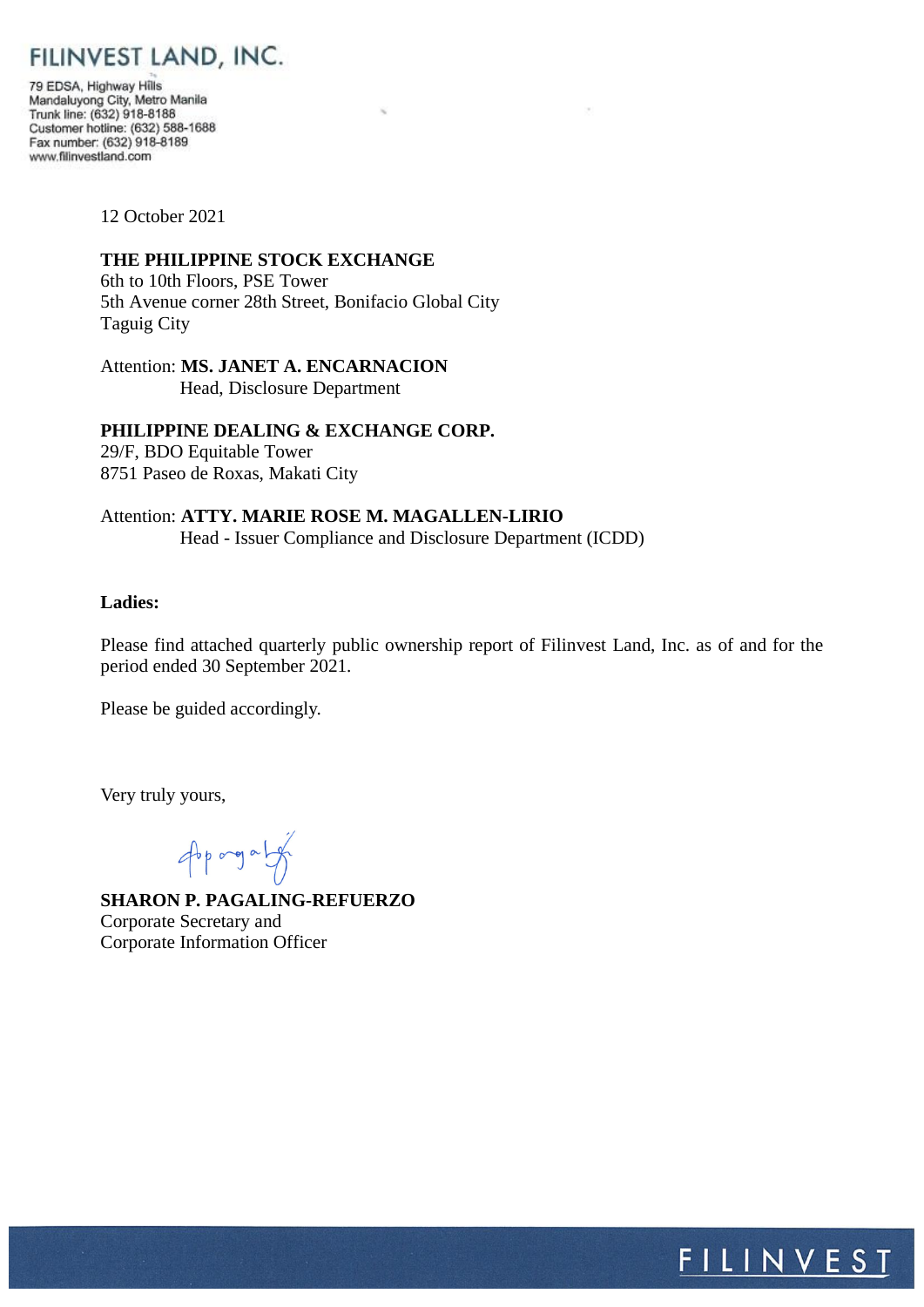#### **FILINVEST LAND INC.**

**Computation of Public Ownership as of September 30, 2021**

|                                                                                                                       |                          |        | <b>Common Shares</b>                            | <b>Number of Shares</b><br>any other<br>class/type of<br>shares (if any) | Total                                           |
|-----------------------------------------------------------------------------------------------------------------------|--------------------------|--------|-------------------------------------------------|--------------------------------------------------------------------------|-------------------------------------------------|
| Number of Issued Shares<br>Less: Number of Treasury Shares (if any)<br><b>Number of Issued and Outstanding Shares</b> |                          |        | 24,470,708,506<br>220,949,000<br>24,249,759,506 |                                                                          | 24,470,708,506<br>220,949,000<br>24,249,759,506 |
|                                                                                                                       | % to total<br>I/O Shares |        | Common<br><b>Shares</b>                         | any other<br>class/type of<br>shares (if any)                            | Total                                           |
| <b>Directors</b>                                                                                                      |                          |        |                                                 |                                                                          |                                                 |
| *L. Josephine Gotianun-Yap                                                                                            |                          |        |                                                 |                                                                          |                                                 |
| Direct<br>Indirect (thru _______)                                                                                     | 0.0317 %<br>0.1014%      |        | 7,694,934<br>24,577,345                         | 0<br>0                                                                   | 7,694,934<br>24,577,345                         |
| Michael Edward T. Gotianun                                                                                            |                          |        |                                                 |                                                                          |                                                 |
| Direct                                                                                                                | 0.0463 %                 |        | 11,235,928                                      | 0                                                                        | 11,235,928                                      |
| $Indirect$ (thru $\qquad$ )                                                                                           | $\overline{\phantom{a}}$ | %      | 0                                               | 0                                                                        | 0                                               |
| Jonathan T. Gotianun<br>Direct                                                                                        | 0.0000 %                 |        | 61                                              | 0                                                                        | 61                                              |
| Indirect (thru Chriszen Holdings, Inc.'s FLI shares)                                                                  | 0.0001 %                 |        | 23,000                                          | 0                                                                        | 23,000                                          |
| Indirect (thru Berit Holdings Corp.'s FLI shares)                                                                     | 0.0088 %                 |        | 2,145,688                                       | 0                                                                        | 2,145,688                                       |
| Indirect (thru Akidagain Holdings, Inc.'s FLI shares)                                                                 | 0.0002 %                 |        | 56,688                                          | 0                                                                        | 56,688                                          |
| Efren C. Gutierrez                                                                                                    |                          |        |                                                 |                                                                          |                                                 |
| Direct<br>Indirect (thru ______)                                                                                      | 0.0001 %                 | %      | 13,083<br>$\mathbf 0$                           | 0<br>$\Omega$                                                            | 13,083<br>0                                     |
| Francis Nathaniel C. Gotianun                                                                                         |                          |        |                                                 |                                                                          |                                                 |
| Direct                                                                                                                | 0.0001                   | %      | 32,518                                          | 0                                                                        | 32,518                                          |
| Indirect (thru $\_\_\_\_\_\$ )                                                                                        | $\overline{\phantom{a}}$ | $\%$   | $\Omega$                                        | $\Omega$                                                                 | 0                                               |
| Nelson M. Bona<br>Direct                                                                                              | 0.0000 %                 |        | 1                                               | 0                                                                        | 1                                               |
| Indirect (thru ______)                                                                                                | $\overline{a}$           | $\%$   | 0                                               | 0                                                                        | 0                                               |
| Val Antonio B. Suarez                                                                                                 |                          |        |                                                 |                                                                          |                                                 |
| Direct                                                                                                                | 0.0000 %                 |        | 1                                               | 0                                                                        | 1                                               |
| Indirect (thru _______)<br>Ernesto S. De Castro                                                                       |                          | ℅      | 0                                               | 0                                                                        | 0                                               |
| Direct                                                                                                                | 0.0000 %                 |        | 1                                               | 0                                                                        | 1                                               |
| Indirect (thru ______)                                                                                                |                          | %      | $\Omega$                                        | 0                                                                        | 0                                               |
| Gemilo J. San Pedro                                                                                                   |                          |        |                                                 |                                                                          |                                                 |
| Direct<br>Indirect (thru _______)                                                                                     | 0.0000 %                 | %      | 1<br>$\Omega$                                   | 0<br>0                                                                   | 1<br>0                                          |
| Sub-total                                                                                                             | 0.1888 %                 |        | 45,779,249                                      | 0                                                                        | 45,779,249                                      |
| <b>Officers</b>                                                                                                       |                          |        |                                                 |                                                                          |                                                 |
| Mercedes T. Gotianun - Chairperson Emerita                                                                            |                          |        |                                                 |                                                                          |                                                 |
| Direct                                                                                                                | 0.0000 %                 | %      | 1<br>$\Omega$                                   | 0<br>$\Omega$                                                            | 1<br>0                                          |
| Indirect (thru $\_\_\_\_\_\$ )<br>Jonathan T. Gotianun - Chairman                                                     |                          |        |                                                 |                                                                          |                                                 |
| Direct                                                                                                                |                          | %      | 0                                               | 0                                                                        | 0                                               |
| $Indirect$ (thru $\qquad$ )                                                                                           |                          | %      | 0                                               | 0                                                                        | 0                                               |
| L. Josephine Gotianun-Yap - President & Chief Executive Officer                                                       |                          |        |                                                 |                                                                          |                                                 |
| <b>Direct</b>                                                                                                         |                          | ℅<br>% | 0<br>$\Omega$                                   | 0<br>0                                                                   | 0<br>0                                          |
| Tristaneil D. Las Marias - Executive Vice President and                                                               |                          |        |                                                 |                                                                          |                                                 |
| <b>Chief Strategy Officer</b>                                                                                         |                          |        |                                                 |                                                                          |                                                 |
| <b>Direct</b>                                                                                                         |                          | %      | 0                                               | 0                                                                        | 0                                               |
| $Indirect$ (thru $\qquad$ )                                                                                           |                          | $\%$   | $\mathbf 0$                                     | 0                                                                        | 0                                               |
| Ana Venus A. Mejia - First Senior Vice President, Treasurer,<br>Chief Finance Officer and Compliance Officer          |                          |        |                                                 |                                                                          |                                                 |
| Direct                                                                                                                |                          | ℅      | 0                                               | 0                                                                        | 0                                               |
| $Indirect$ (thru $\qquad$ )                                                                                           | $0.0008$ %               |        | 200,000                                         | 0                                                                        | 200,000                                         |
| Sharon P. Pagaling-Refuerzo - Vice President, Corporate Secretary                                                     |                          |        |                                                 |                                                                          |                                                 |
| and Corporate Information Officer<br>Direct                                                                           |                          | %      | 0                                               | 0                                                                        | 0                                               |
| Indirect (thru $\_\_\_\_\_\$ )                                                                                        |                          | %      | 0                                               | 0                                                                        | 0                                               |
| Harriet C. Ducepec - First Vice President and Chief Risk Officer                                                      |                          |        |                                                 |                                                                          |                                                 |
| Direct                                                                                                                |                          | %      | 0                                               | 0                                                                        | 0                                               |
| $Indirect$ (thru $\qquad$ )<br>Edgardo C. Raymundo - Chief Audit Executive                                            |                          | ℅      | $\Omega$                                        | 0                                                                        | 0                                               |
| Direct                                                                                                                |                          | %      | 0                                               | 0                                                                        | 0                                               |
| Indirect (thru ____                                                                                                   |                          | ℅      | 0                                               | 0                                                                        | 0                                               |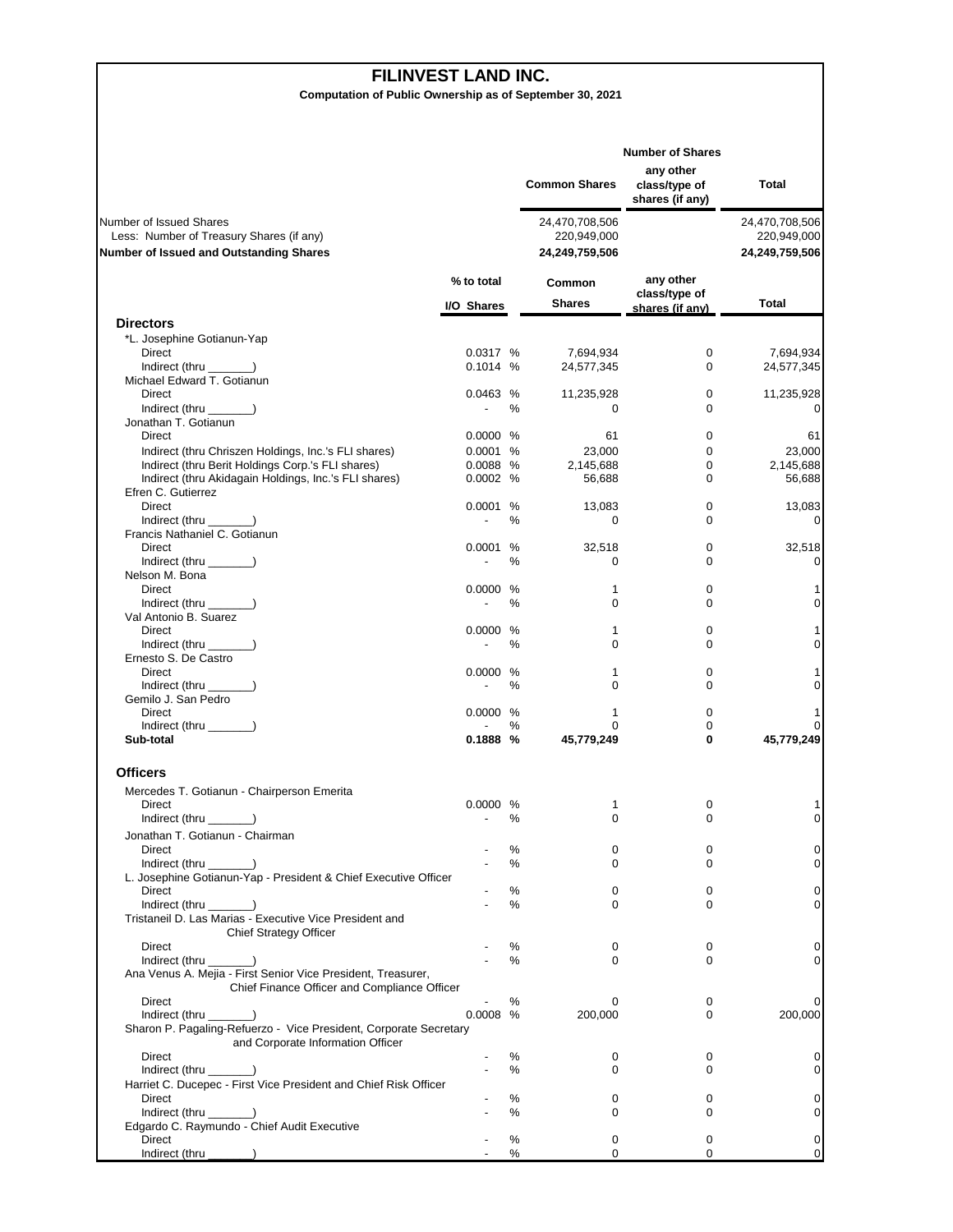| Val Antonio B. Suarez - Lead Independent Director                             |                          |      |                |             |                     |
|-------------------------------------------------------------------------------|--------------------------|------|----------------|-------------|---------------------|
| Direct                                                                        |                          | %    | 0              | 0           | $\mathsf{O}\xspace$ |
| $Indirect$ (thru $\_\_\_\_\_\$ )                                              |                          | $\%$ | $\Omega$       | $\Omega$    | 0                   |
| Vince Lawrence Abejo - First Senior Vice President and                        |                          |      |                |             |                     |
| Chief Sales and Marketing Officer                                             |                          |      |                |             |                     |
| Direct                                                                        |                          | $\%$ | 0              | $\mathbf 0$ | 0                   |
| Indirect (thru ______)                                                        |                          | %    | 0              | $\mathbf 0$ | 0                   |
| Francis V. Ceballos - Senior Vice President,                                  |                          |      |                |             |                     |
| <b>Business Group Head</b>                                                    |                          |      |                |             |                     |
| Direct                                                                        |                          | %    | 0              | $\mathbf 0$ | 0                   |
| $Indirect$ (thru $\_\_\_\_\_\$ )                                              |                          | $\%$ | 0              | $\mathbf 0$ | 0                   |
| Joselito Fontejon Santos - Senior Vice President                              |                          |      |                |             |                     |
| Head of High Rise Buildings (HRB),                                            |                          |      |                |             |                     |
| Niche Market, Mixed Use and Retail                                            |                          |      |                |             |                     |
| <b>Business</b>                                                               |                          |      |                |             |                     |
| Direct                                                                        |                          | %    | 0              | $\mathbf 0$ | 0                   |
| $Indirect$ (thru $\_\_\_\_\_\_\$ )                                            |                          | %    | 0              | $\mathbf 0$ | 0                   |
| Winnifred H. Lim - Senior Vice President and Chief Technical Planning Officer |                          |      |                |             |                     |
| <b>Direct</b>                                                                 |                          | %    | 0              | $\mathbf 0$ | 0                   |
| $Indirect$ (thru $\_\_\_\_\_\_\$ )                                            | 0.0042%                  |      | 1,026,563      | $\Omega$    | 1,026,563           |
| Luis L. Fernandez - First Vice President and Head, General                    |                          |      |                |             |                     |
| Services                                                                      |                          |      |                |             |                     |
| Direct                                                                        | 0.0168 %                 |      | 4,064,940      | 0           | 4,064,940           |
| Indirect (thru ________)                                                      | $\sim$                   | %    |                | $\Omega$    | 0                   |
| Reynaldo Juanito S. Nieva II - First Vice President,                          |                          |      |                |             |                     |
| <b>Operations Head</b>                                                        |                          |      |                |             |                     |
| Direct                                                                        |                          | %    | 0              | 0           | 0                   |
| Indirect (thru ______)                                                        |                          | %    | 0              | $\mathbf 0$ | 0                   |
| Alexis Avalone Ojeda - First Vice President,                                  |                          |      |                |             |                     |
| Sales Channel Development Head                                                |                          |      |                |             |                     |
| Direct                                                                        |                          | %    | 0              | $\mathbf 0$ | 0                   |
| Indirect (thru $\_\_\_\_\_\_$ )                                               |                          | $\%$ | $\Omega$       | $\Omega$    | 0                   |
| Sub-total                                                                     | $0.0218$ %               |      | 5,291,504      | 0           | 5,291,504           |
| <b>Principal/Substantial Stockholders</b>                                     |                          |      |                |             |                     |
| <b>Filinvest Development Corporation</b>                                      |                          |      |                |             |                     |
| Direct                                                                        | 64.6664 %                |      | 15,681,457,022 |             | 15,681,457,022      |
| Indirect (thru)                                                               | 0.2515 %                 |      | 61,000,000     |             | 61,000,000          |
| <b>ALG Holdings Corporation</b>                                               |                          |      |                |             |                     |
| <b>Direct</b>                                                                 | $\overline{\phantom{a}}$ | %    |                |             |                     |
| Indirect (thru _______)                                                       | 1.5522 %                 |      | 376,396,958    |             | 376,396,958         |
| Team Gladiola, Inc.                                                           |                          |      |                |             |                     |
| <b>Direct</b>                                                                 | 0.0158 %                 |      | 3,828,000      |             | 3,828,000           |
| Indirect (thru _______)                                                       | 0.1031%                  |      | 25,000,015     |             | 25,000,015          |
|                                                                               |                          |      |                |             |                     |
| Sub-total                                                                     | 66.5890 %                |      | 16,147,681,995 |             | 16,147,681,995      |
| <b>Affiliates</b>                                                             |                          |      |                |             |                     |
| <b>Direct</b>                                                                 | 0.00%                    |      |                |             | 0                   |
| Indirect (thru _______)                                                       | 0.00%                    |      |                |             | 0                   |
| Sub-total                                                                     | 0.00%                    |      |                |             |                     |
| <b>TOTAL</b>                                                                  | 66.80 %                  |      | 16,198,752,748 | 0           | 16,198,752,748      |
| Total Number of Shares Owned by the Public                                    |                          |      | 8,051,006,758  |             | 8,051,006,758       |